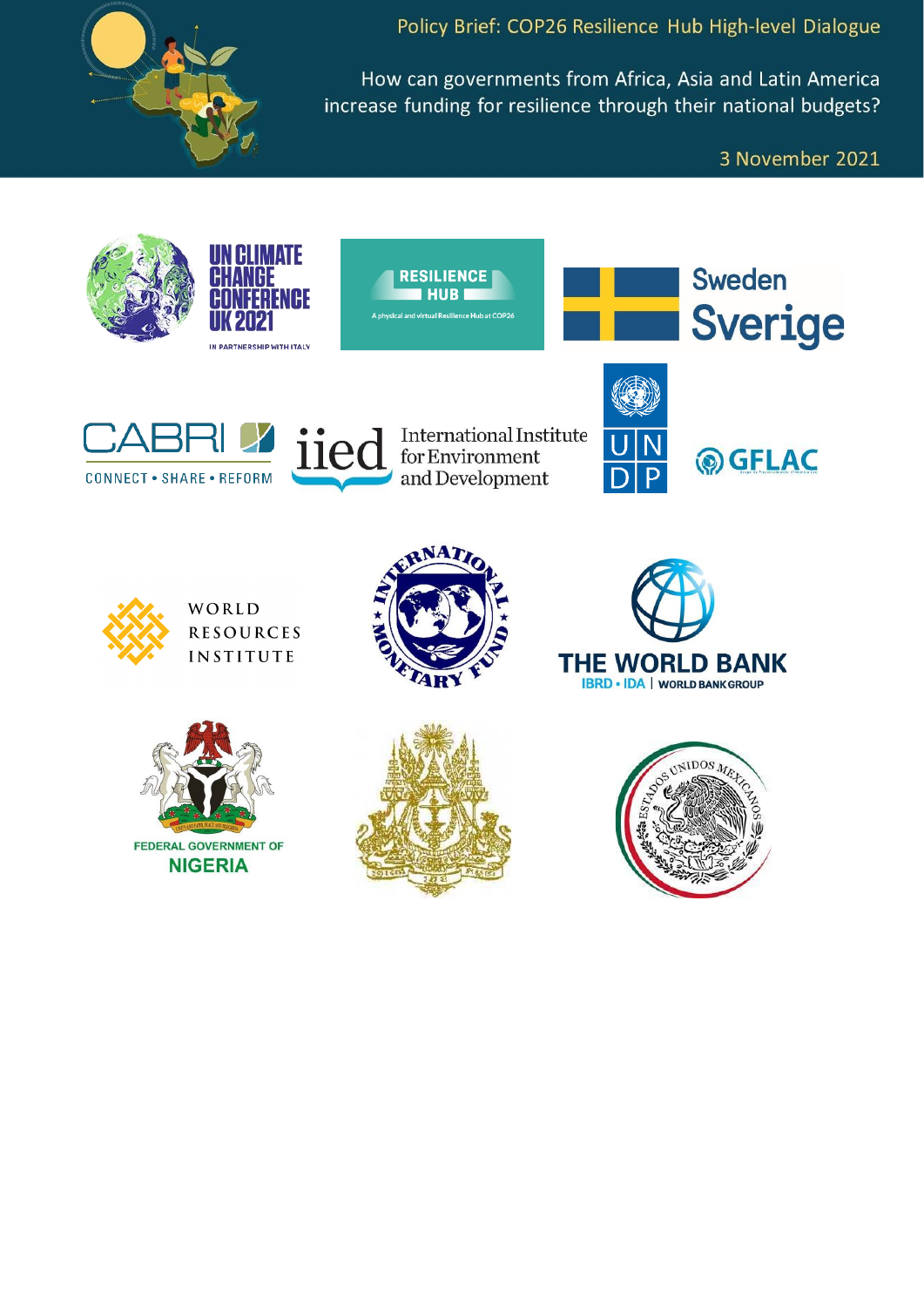This policy brief summarises the COP26 Resilience Hub event, held on 3<sup>rd</sup> November 2021, which explored how domestic financing through national budgets can be used to finance climate resilience<sup>1</sup>. The availability of climate finance is vital for developing countries who cannot be expected to pay the full cost of building climate resilience for their communities and economies. We draw on important insights from Nigeria, Mexico and Cambodia who presented their experience, alongside research institutions, regional organisations and multilateral organisations who have been supporting governments in this area.

# **Integrating Climate Change into National Planning and Budgeting**

This session focused on how countries are starting to integrate climate change into their national planning processes and budgeting – often called Public Financial Management, or PFM. At the national level, developing country governments are finding innovative ways to do this. In addition, the countries which presented have combined climate budgeting with other cross sectoral priorities such as gender equality<sup>2</sup> in the case of Nigeria and the Sustainable Development Goals (SDGs)<sup>3</sup> in the case of Mexico. Cambodia is looking into the feasibility of introducing SDG targeting as it switches from item budgeting to programme-based budgeting.

Entry points for climate responsive budgeting or 'green PFM' go beyond the scope of the budget cycle to include other important PFM interfaces such as climate informed fiscal decentralisation, state owned enterprises (IMF, 2021), revenue policy, green loans and debt swaps (CABRI, IBP, IIED, & UNDP, 2021b), as outlined in Figure 1.



## *Figure 1: Entry points for integrating climate change into the budget cycle*

## *Source : (CABRI et al., 2021b)*

Climate responsive budgeting is still a new and emerging area. The most common entry point pursued by governments is the integration of climate change into policies, plans or strategies. This was true for Nigeria, Mexico and Cambodia. Some progress has been made in integrating climate change into budget formulation. In Mexico, climate change Annexes are included in the federal budget which show the allocation by ministry to climate change. This helps to provide data allowing the federal government to assess how much they are allocating to climate change.

<sup>&</sup>lt;sup>1</sup> In attendance were representatives from the Office of the Presidency, Nigeria; Ministry of Economy and Finance, Cambodia; Ministry of Finance, Mexico; IMF; World Bank; UNDP; WRI; GFLAC; IIED, and CABRI.

<sup>&</sup>lt;sup>2</sup> Integrating gender equality is supported by the UNFCCC Gender Action Plan.

<sup>&</sup>lt;sup>3</sup> SDG 13 addresses climate action, although it is central to achieving the other SDGs.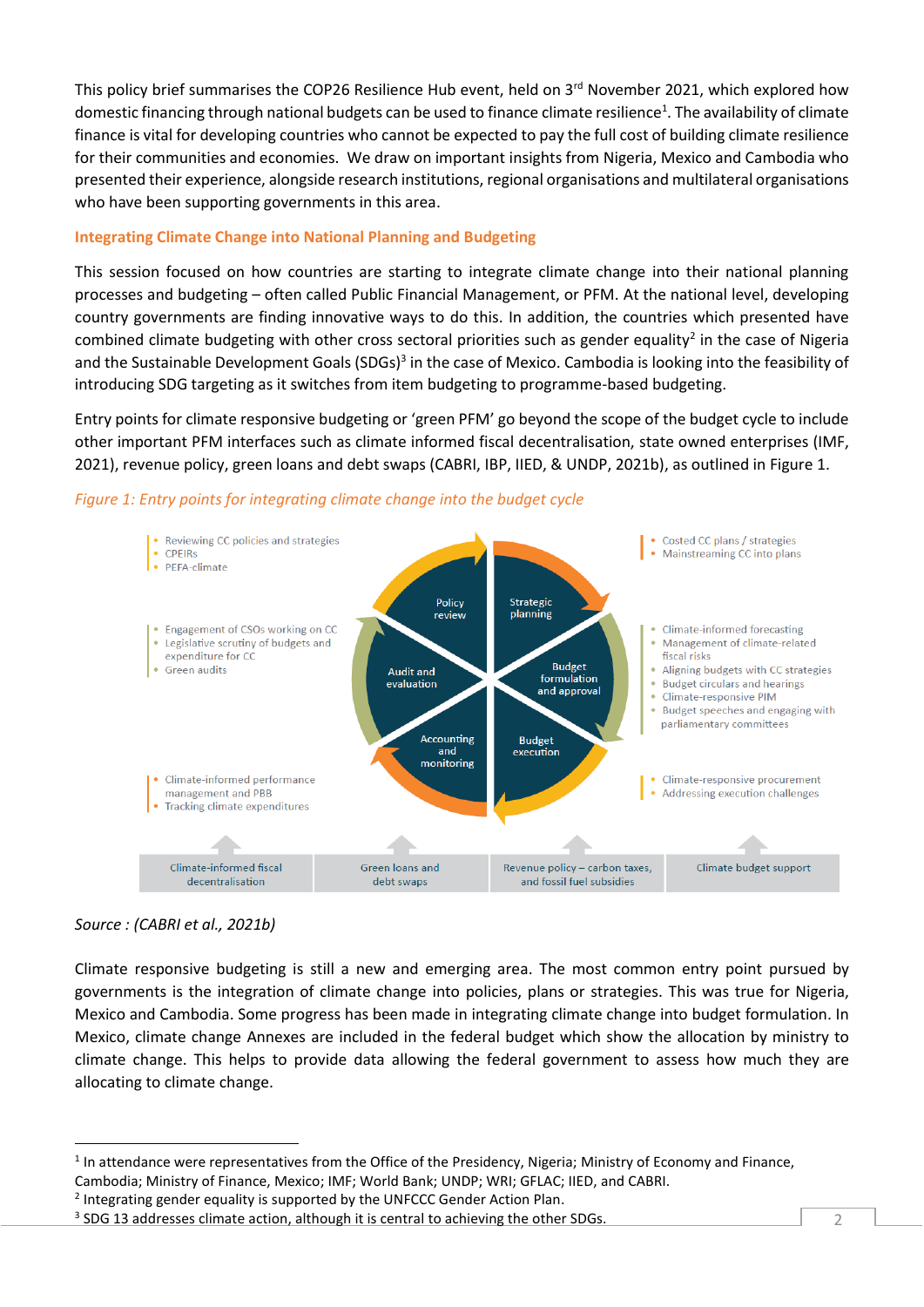Another key component in budget formulation relates to climate sensitive public investment management where there has been limited progress. Supported by a climate finance advisor through the NDC partnership, Nigeria is developing a climate smart strategy which will provide a catalogue of climate smart projects eligible for financing. The IMF is developing a new Public Investment Management Assessment (PIMA) climate change module which is expected to launch in December 2021. Piloting showed that governments have relatively strong planning institutions, but there is still room for progress in terms of project selection and appraisal which is key in choosing the right projects and managing fiscal risk. The Climate-PIMA will address key public investment management practices that are most critical to addressing climate change such as (i) climate aware planning, (ii) coordination across government, (iii) climate sensitive project appraisal and selection, (iv) budgeting and portfolio management, and (v) fiscal risk management.

Climate budget tagging helps to provide comprehensive data on climate change relevant public expenditure, enabling governments to prioritise climate investments. The World Bank has been supporting countries with introducing climate budget tagging reforms and highlighted that they are most successful when combined with well-developed climate change plans and used for decision making. Support is currently being provided to Nigeria for the design and piloting of their climate budget tagging reform in six States through Nigeria's State Fiscal Transparency, Accountability and Sustainability Program for Results. It will enable State governments to identify, classify and track climate change and green growth-related public expenditure.

On budget oversight, transparency and accountability, regional organisations such as GFLAC and CABRI have been working to build capacity and strengthen the relationship between governments and formal and informal accountability actors. GFLAC, through the Sustainable Finance for Future Campaign, has empowered civil society organisations, academia, the youth, and other actors for climate action. CABRI, IIED, IBP and UNDP through the Inclusive Budgeting and Financing for Climate Change in Africa (IBFCCA) program, have provided a platform for knowledge sharing and capacity building on inclusive climate responsive budgeting for governments and civil society organisations in Africa. The IBFCCA program plans to engage parliament and supreme audit institutions.

## **Climate Change Financing**

There was consensus amongst the countries present that the resources allocated through the national budget are insufficient to meet the financing needs identified to address the climate change challenge. Following the recent global recession induced by the Covid-19 pandemic, developing countries are fiscally constrained with mounting debt levels which have heightened debt vulnerabilities, increasing the number of developing countries in or at high risk of debt distress (World Bank, 2022). Yet, accessing global climate funds financing has proven challenging and requires strong PFM institutions, underpinned by the ability to clearly and transparently demonstrate policy choices (investment projects or other spending programs, ex post audit) that benefit the environment (Fouad, Novta, Preston, Schneider, & Weerathunga, 2021).

Integrating climate change into the budget process can be a way of effectively moving away from a "projectised" approach to international climate financing, supporting the shift towards externally financed budget support. This will facilitate a more strategic move towards policy-based climate interventions opposed to stand-alone projects.

Private finance and international public finance are needed to bridge the climate financing gap. Both Nigeria and Mexico have raised funds for climate change through sovereign green bonds and SDG aligned bonds respectively, as outlined in Box 1. Private climate finance will continue to be important. However, private finance is more expensive than concessional funds and grant financing from international financial institutions. Grants represent just 6% of total climate financing (Climate Policy Initiative, 2021). Countries are therefore calling on developed countries to honour the USD 100 billion annual commitment to assist developing countries with adaptation and mitigation.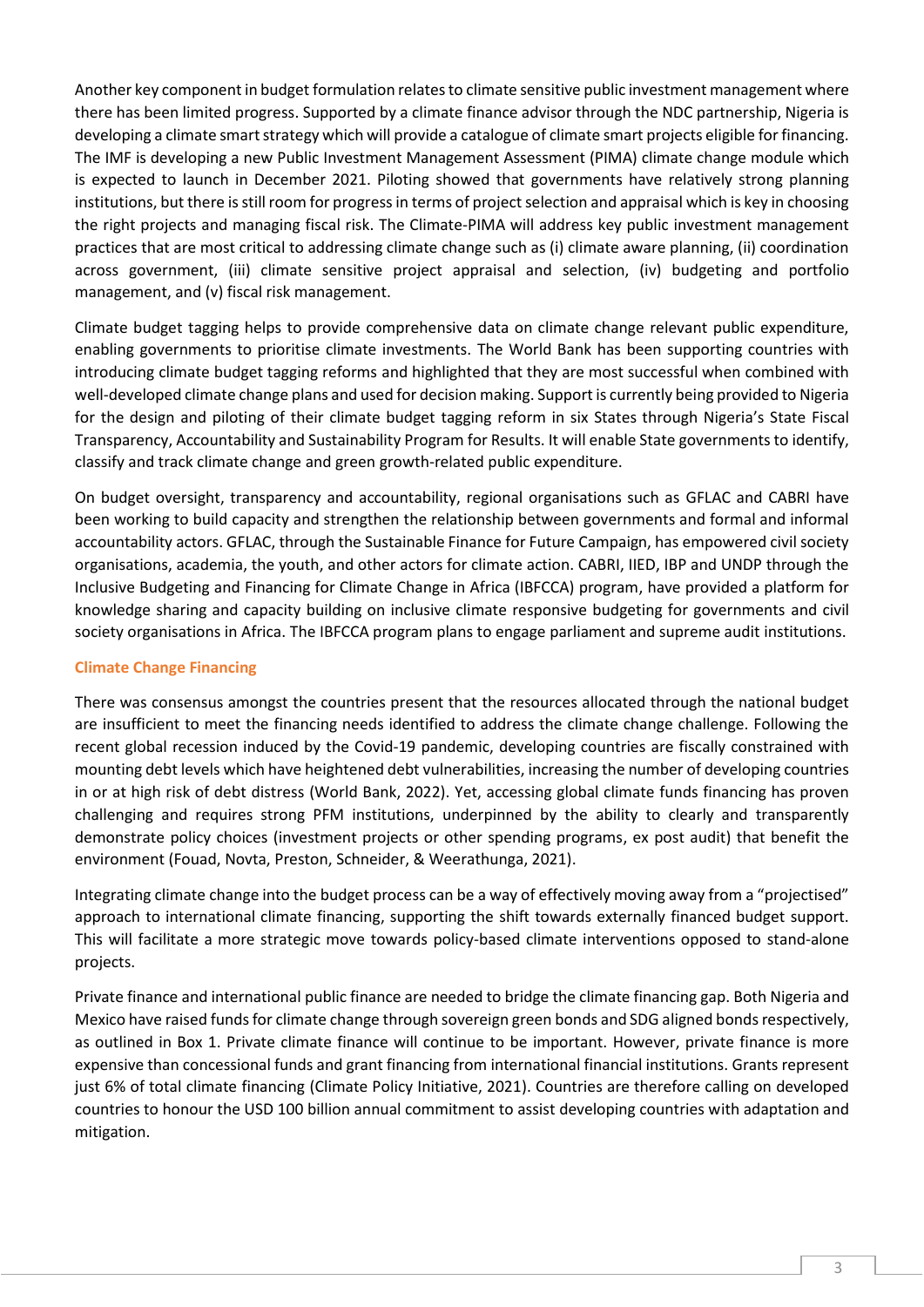Calls have also been made for the more equal distribution of climate finance. In 2020, 90.1% went towards climate mitigation, with only 7.4% dedicated to adaptation and 2.5% allocated to projects with dual benefits<sup>4</sup> (Climate Policy Initiative, 2021). Developed and developing countries face different vulnerabilities to climate change, with adaptation being a greater priority for developing countries due to their reliance on climate sensitive natural resources and lower adaptive capacity. The annual cost of adaptation in developing countries is estimated to range between a minimum of USD 280 to 500 billion by 2050<sup>5</sup> (UNEP, 2016).

## *Box 1: Use of Sovereign Green Bonds in Nigeria and SDG aligned bonds in Mexico*

Nigeria was the first African country to successfully introduce sovereign green bonds. Since 2017, Nigeria has raised USD 84 million in sovereign green bonds through two issuance rounds. A third set of bonds are planned to be issued in 2022. Only projects in the annual national budget are eligible for funding. These projects meet the Green Bond Principles definitions of climate related activities. Subnational governments are currently working with the Nigeria Green Bonds Market for issuance in 2022.

In a bid to bring together investors with their sustainable agenda, Mexico introduced SDG aligned sovereign bonds in 2020. The first issuance, a 7-year bond, raised EUR 750 million. Mexico made use of a European roadshow targeting Environment, Social and Governance (ESG) investors. In 2021, the second issuance of a 15-year bond raised EUR 1,250 million. This expanded Mexico's investor base and confirmed its position as a leading Latin American and emerging market sovereign issuer.

## **Way Forward**

- Strong PFM systems are required as a basis for climate sensitive PFM. Developing climate institutions should therefore not be done in isolation of other PFM reforms. Successful approaches to climate budgeting have responded to domestic contexts and have been introduced in an iterative and gradual manner.
- Systemic capacity building is required, which addresses the overall framework of institutions and individuals' work. This would create an enabling environment for ministries of finance to work across ministries as part of the budgetary process to integrate climate change. Given their extensive work with governments in this area, UNDP have identified the importance of collaboration in bringing together collective tools and relationships to reach systemic capacity building. This need for collaboration applies to all capacity development providers from international organisations, development partners and civil society groups. Whilst the growing supply of climate budgeting support is generally welcome, it needs to be carefully managed and owned by ministries of finance in developing countries to ensure that they are not overwhelmed by a series of fragmented and even competitive processes. This also requires capacity development providers to harmonise and work closely together without duplication and overlap making sure that developing countries are leading the process.
- Research institutions and academia can be instrumental in providing evidence of what works in different contexts. Through the Resilience and Adaptation Mainstreaming Program (RAMP), WRI have been working with local universities and institutions to increase capacity for understanding, analysing and incorporating climate risk into local domestic fiscal policy. This includes tailoring curricula so that they are specific to local contexts, leading to local ministries of finance and agencies that are better prepared to address climate risks.
- The climate accountability ecosystem can be strengthened through better engagement between governments and the key formal and informal accountability actors including parliament, supreme audit institutions, civil society organisations, the media and more (CABRI, IBP, IIED, & UNDP, 2021a).

<sup>4</sup> Dual benefits refer to projects which address adaptation and mitigation.

<sup>5</sup> Costs are expected to be higher if 2°C global warming is exceeded.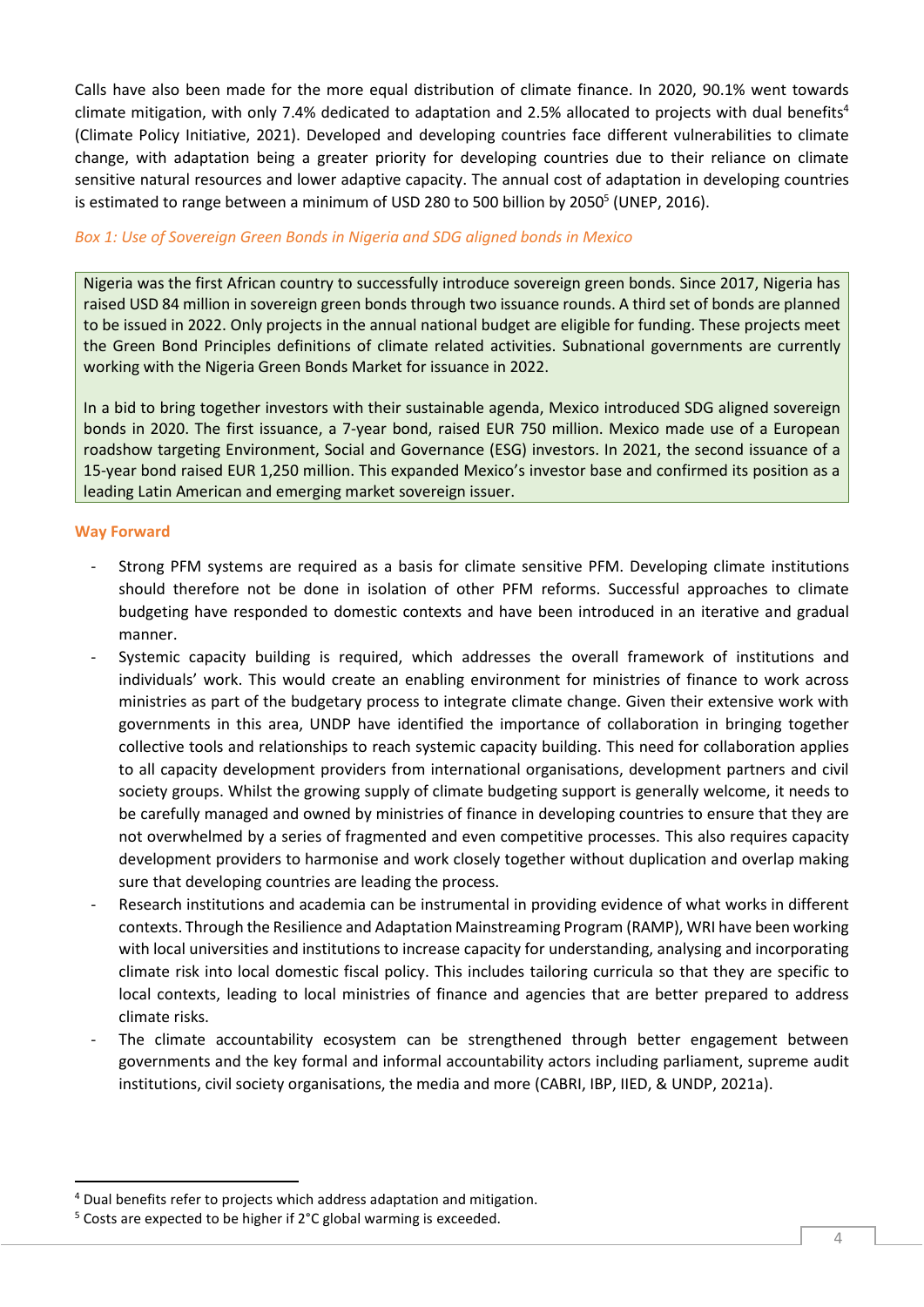#### **REFERENCES**

CABRI, IBP, IIED, & UNDP. (2021a). *Climate Finance Accountability in Africa*. Retrieved from Pretoria: [https://www.cabri-sbo.org/en/publications/climate-finance-accountability-in-africa](about:blank)

CABRI, IBP, IIED, & UNDP. (2021b). *The Integration of Climate Change into Budgeting and Finance* Retrieved from Pretoria: [https://www.cabri-sbo.org/en/publications/inclusive-budgeting-and-financing-for-climate](about:blank)[change-in-africa](about:blank)

Climate Policy Initiative. (2021). *Preview: Global Landscape of Climate Finance 2021*. Retrieved from [https://www.climatepolicyinitiative.org/wp-content/uploads/2021/10/Global-Landscape-of-Climate-Finance-](about:blank)[2021.pdf](about:blank)

Fouad, M., Novta, N., Preston, G., Schneider, T., & Weerathunga, S. (2021). Unlocking Access to Climate Finance for Pacific Island Countries. *IMF Departmental Papers, 2021*(020), 103.

IMF. (2021). *Climate-Sensitive Management of Public Finances: "Green PFM"*. Retrieved from [https://www.elibrary.imf.org/view/journals/066/2021/002/066.2021.issue-002-en.xml](about:blank)

IMF (forthcoming). *Strengthening Infrastructure Governance for Climate-Responsive Public Investment*

IPCC. (2021). Summary for Policymakers. In V. Masson-Delmotte, P. Zhai, A. Pirani, S. L. Connors, C. Péan, S. Berger, N. Caud, Y. Chen, L. Goldfarb, M. I. Gomis, M. Huang, K. Leitzell, E. Lonnoy, J.B.R. Matthews, T. K. Maycock, T. Waterfield, O. Yelekçi, R. Yu and B. Zhou (Ed.), *Climate Change 2021: The Physical Science Basis. Contribution of Working Group I to the Sixth Assessment Report of the Intergovernmental Panel on Climate Change* Cambridge University Press.

The Coalition of Finance Ministers for Climate Action. (2021). About the Coalition. Retrieved from [https://www.financeministersforclimate.org/](about:blank)

UNEP. (2016). *The Adaptation Finance Gap Report 2016*. Retrieved from Nairobi: [http://www.unep.org/climatechange/adaptation/gapreport2016/](about:blank)

UNFCCC. (2021). NDC Registry (Interim) In: United Nations Framework Convention on Climate Change (UNFCCC) Secretariat

World Bank. (2022). *International Debt Statistics 2022*. Retrieved from Washington, DC